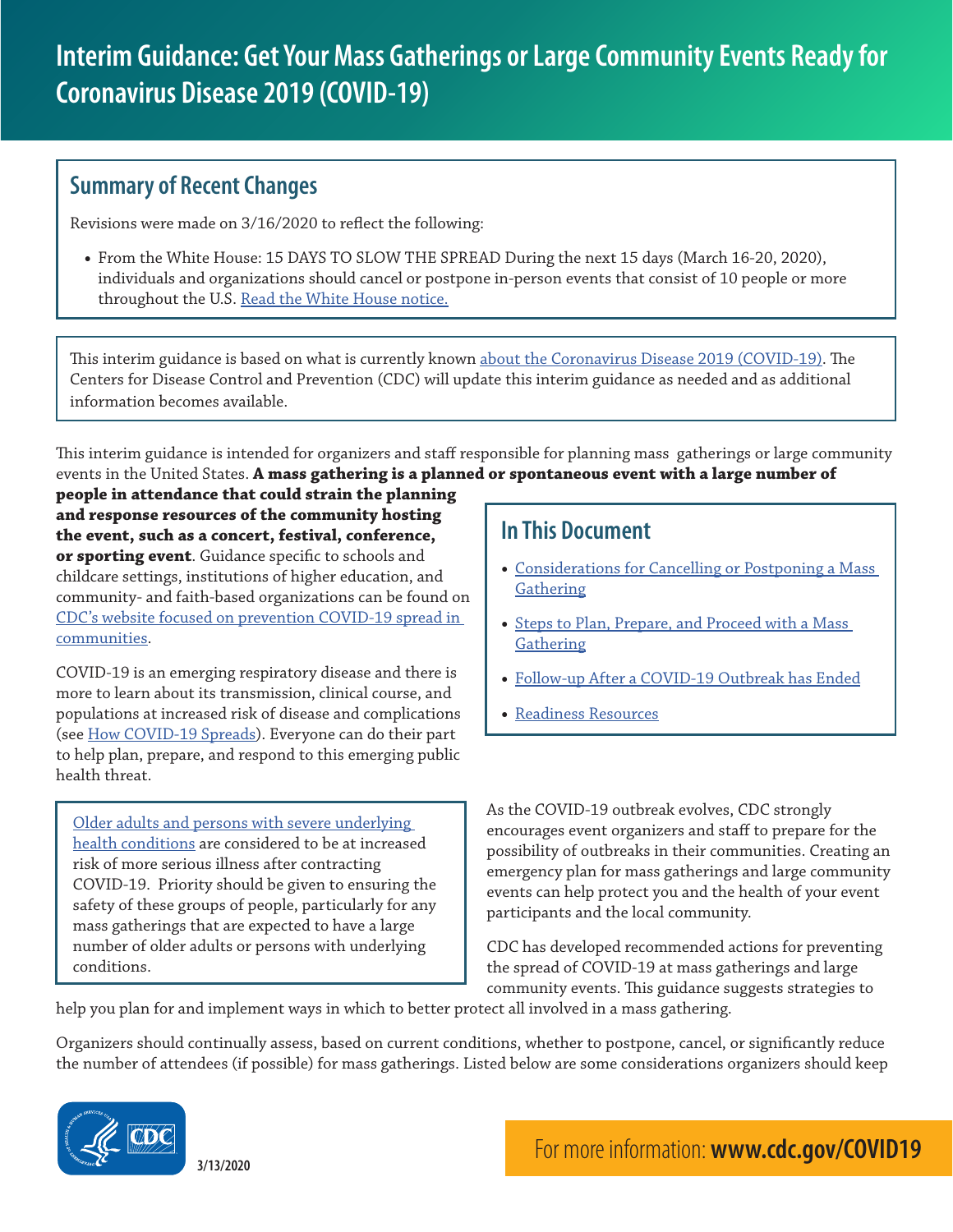in mind as they make decisions about whether to postpone or cancel an event. If organizers decide to proceed with an event they should consult the "Steps to Plan, Prepare, and Proceed with a Mass Gathering" section of this document.

# <span id="page-1-0"></span>**Considerations for Postponing or Cancelling a Mass Gathering**

There are a number of factors to consider when determining the need to postpone or cancel a large gathering. These include:

- √ **The overall number of attendees.** Larger gatherings (for example, more than 250 people) offer more opportunities for person-to-person contact and therefore pose greater risk of COVID-19 transmission.
- √ **The number of people attending who are at greater risk of more serious illness after contracting COVID-19**. Older adults and persons with severe pre-existing health conditions are thought to be at increased risk.
- √ **The density of attendees within a confined area.** Based on what is currently known about the virus, spread from person-to-person happens most frequently among close contacts (within 6 feet).
- √ **The potential economic impact to participants, attendees, staff, and the larger community**.
- √ **The level of transmission in your local community and the level of transmission in the areas from which your attendees will travel.** To better understand the level of community transmission in your community (and in the communities from which your attendees will be traveling), consult with your local and/or state public health department.
- √ **If there are ways in which to significantly reduce the number of attendees**. For example, for sporting events or school concerts, organizers could consider holding the event but significantly reduce the number of audience members.

### **At a minimal-to-moderate level of community transmission, it is recommended to:**

- √ Cancel community-wide mass gatherings (for example, >250 people; **the cutoff threshold is at the discretion of community leadership based on** [the current circumstances the community is facing and the nature of the event](https://www.cdc.gov/coronavirus/2019-ncov/downloads/community-mitigation-strategy.pdf) ) or move to smaller groupings.
- $\sqrt{\frac{1}{2}}$  Cancel gatherings of more than 10 people for organizations that serve higher-risk populations.

### **At a substantial level of community transmission, it is recommended to cancel mass gatherings of any size.**

## <span id="page-1-1"></span>**Steps to Plan, Prepare, and Proceed with a Mass Gathering**

The details of your emergency operations plan should be based on the size and duration of your events, demographics of the participants, complexity of your event operations, and type of on-site services and activities your event may offer.

#### *Review the existing emergency operations plans for your venues*

- √ **Meet with the emergency operations coordinator or planning team at your venues.** Discuss the emergency operations plans and determine how they may impact aspects of your events, such as personnel, security, services and activities, functions, and resources. Work with the emergency operations coordinator or planning team to prepare for the key prevention strategies outlined in this guidance. Develop a contingency plan that addresses various scenarios described below which you may encounter during a COVID-19 outbreak.
- √ **Establish relationships with key community partners and stakeholders.** When forming key relationships for your events, include relevant partners such as the local public health department, community leaders, faith-based organizations, vendors, suppliers, hospitals, hotels, airlines, transportation companies, and law enforcement. Collaborate and coordinate with them on broader planning efforts. Clearly identify each partner's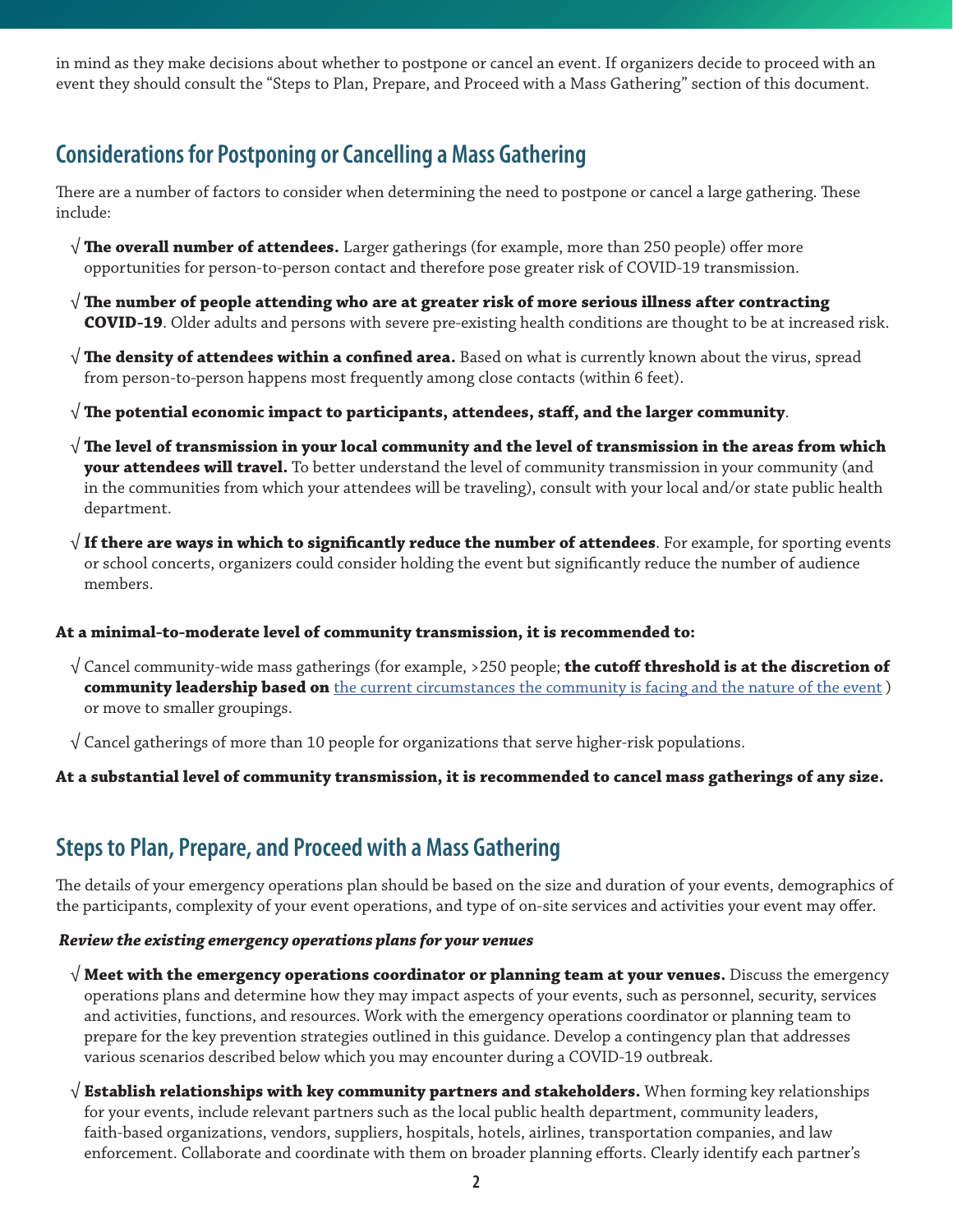role, responsibilities, and decision-making authority. Contact your local public health department for a copy of their outbreak response and mitigation plan for your community. Participate in community-wide emergency preparedness activities.

### *Address key prevention strategies in your emergency operations plan*

√ **Promote the daily practice of everyday preventive actions**. Use [health messages and materials developed by](https://www.cdc.gov/coronavirus/2019-ncov/communication/factsheets.html)  [credible public health sources such as CDC](https://www.cdc.gov/coronavirus/2019-ncov/communication/factsheets.html) or your local public health department to encourage your event staff and participants to practice good personal health habits. Consider displaying signs (physical and/or electronic) throughout the event to provide frequent reminders to participants to engage in [everyday preventive actions](https://www.cdc.gov/coronavirus/2019-ncov/about/prevention-treatment.html) to help prevent the spread of COVID-19. These include:

- Stay home when you are sick, except to get medical care.
- Cover your coughs and sneezes with a tissue, then throw the tissue in the trash.
- Wash your hands often with soap and water for at least 20 seconds, especially after going to the bathroom; before eating; and after blowing your nose, coughing, or sneezing. If soap and water are not available, use hand sanitizer that contains at least 60% alcohol.
- Avoid touching your eyes, nose, and mouth with unwashed hands.
- [Clean frequently touched surfaces and objects daily.](https://www.cdc.gov/coronavirus/2019-ncov/community/organizations/cleaning-disinfection.html)

Handshakes and "high-fives" are often exchanged at meetings and sporting events, and these can be ways in which COVID-19 can be transmitted from person to person. As a way of decreasing the social pressure to engage in these common behaviors, consider displaying signs (physical and/or electronic) that discourage these actions during the gathering.

*Note: Use culturally appropriate messages, materials, and resources.*

√ **Provide COVID-19 prevention supplies to event staff and participants.** Ensure that your events have supplies for event staff and participants, such as hand sanitizer that contains at least 60% alcohol, tissues, trash baskets, disposable facemasks, and cleaners and disinfectants. Clean frequently touched surfaces and objects with detergent and water prior to disinfection, especially surfaces that are visibly dirty.

- Routinely clean and disinfect surfaces and objects that are frequently touched. Clean with the cleaners typically used. Use all cleaning products according to the directions on the label.
- For disinfection most common EPA-registered household disinfectants should be effective.
	- A list of products that are EPA-approved for use against the virus that causes COVID-19 is available [here](https://www.epa.gov/sites/production/files/2020-03/documents/sars-cov-2-list_03-03-2020.pdf). Follow the manufacturer's instructions for all cleaning and disinfection products (e.g., concentration, application method and contact time, etc.).
	- Additionally, diluted household bleach solutions can be used if appropriate for the surface. Follow manufacturer's instructions for application and proper ventilation. Check to ensure the product is not past its expiration date. Never mix household bleach with ammonia or any other cleanser. Unexpired household bleach will be effective against coronaviruses when properly diluted. Prepare a bleach solution by mixing:
		- 5 tablespoons (1/3rd cup) bleach per gallon of water or
		- 4 teaspoons bleach per quart of water
- Additional information on cleaning and disinfection of community facilities can be found on [CDC's website.](https://www.cdc.gov/coronavirus/2019-ncov/community/organizations/cleaning-disinfection.html)

*Note:* [Disposable facemasks](https://www.cdc.gov/niosh/npptl/pdfs/UnderstandDifferenceInfographic-508.pdf) *should be kept on-site and used only if someone (worker or attendee) becomes sick at your*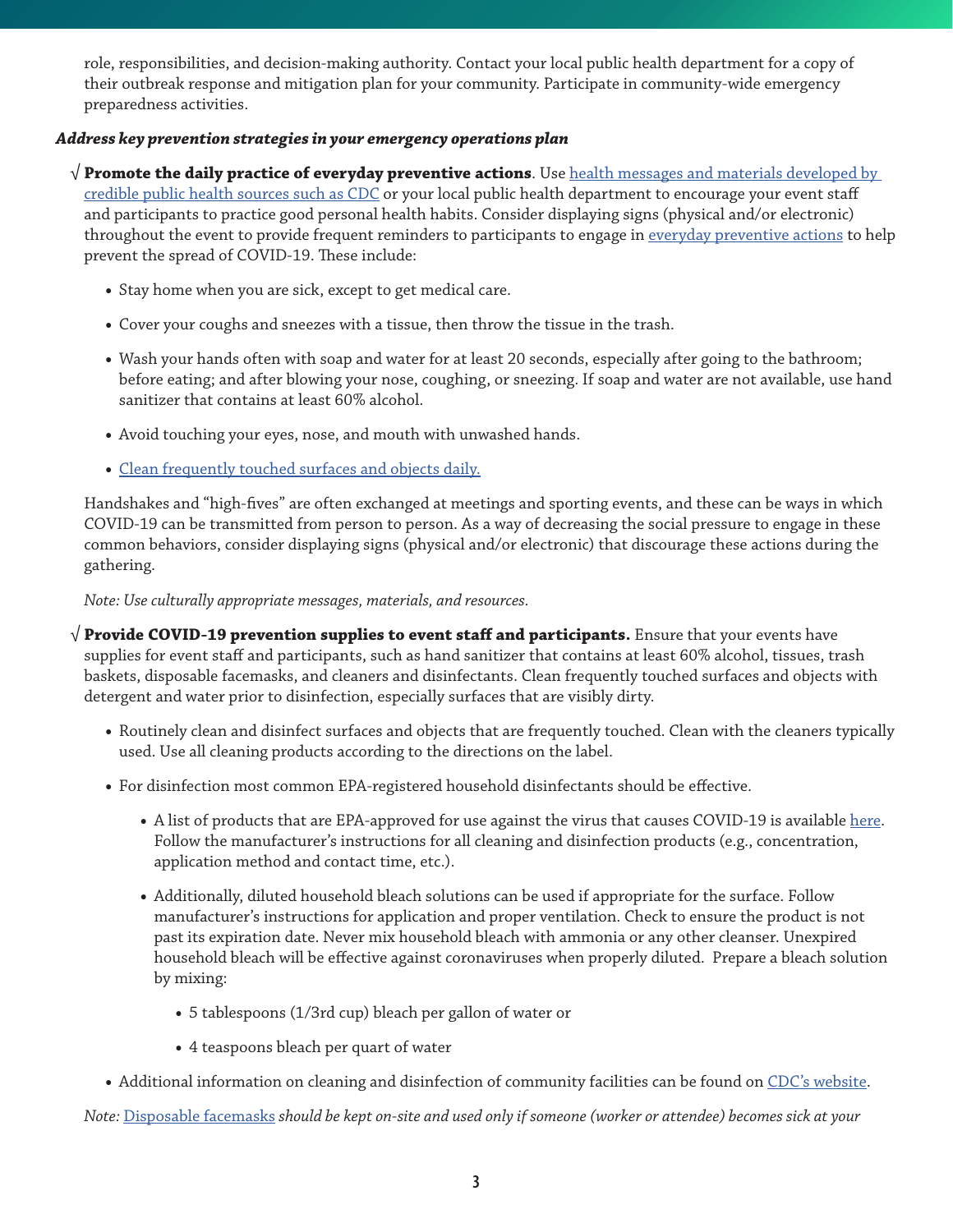*event. Those who become sick should be immediately isolated from staff and participants who are not sick and given a clean disposable facemask to wear.*

√ **Plan for staff absences.** Develop and implement flexible attendance and sick-leave policies. Event staff need to stay home when they are sick, or they may need to stay home to care for a sick household member or care for their children in the event of school dismissals. Allow staff to work from home when possible. Identify critical job functions and positions and plan for alternative coverage by cross-training staff (similar to planning for holiday staffing). Provide instructions about how and when to safely return to work.

√ **Implement flexible staff attendance and sick-leave policies (if possible)**. Require staff to stay home if they are sick or caring for a sick household member. Notify staff when you plan to implement COVID-19 leave policies.

*Note: Direct staff who get sick with COVID-19 symptoms to avoid contact with others and to seek medical advice.* 

- √ **Consider alternatives for event staff and participants who are at increased risk for complications from COVID-19**. Currently, [older adults and persons with severe underlying health conditions](https://www.cdc.gov/coronavirus/2019-ncov/specific-groups/high-risk-complications.html) are considered to be at increased risk for severe illness and complications from COVID-19. Event organizers can consider reassigning duties for higher-risk staff to have minimal contact with other persons. People in higher-risk groups should consult with their healthcare provider about attending large events. Consider providing refunds to event participants who are unable to attend because they are at high risk and/or provide information on alternative viewing options.
- √ **Promote messages that discourage people who are sick from attending events**. This could include electronic messages sent to attendees prior to travel to the event as well as messages requesting that people leave events if they begin to have symptoms of COVID-19, which include fever, cough, and shortness of breath. Attendees should be encouraged to seek medical advice promptly by calling ahead to a doctor's office or emergency room to get guidance. See CDC guidance on [what to do when sick with COVID-19](https://www.cdc.gov/coronavirus/2019-ncov/about/steps-when-sick.html). *Note: Use culturally appropriate messages, materials, and resources.*

√ **If possible, identify a space that can be used to isolate staff or participants who become ill at the event.**  Designate a space for staff and participants who may become sick and cannot leave the event immediately. Work with partners, such as local hospitals, to create a plan for treating staff and participants who do not live nearby. Include a [plan for separating and caring for vulnerable populations.](https://www.cdc.gov/coronavirus/2019-ncov/specific-groups/high-risk-complications.html) If any staff member or participant becomes sick at your event, separate them from others as soon as possible. Establish procedures to help sick staff or participants leave the event as soon as possible. Provide them with clean, *[disposable facemasks](https://www.cdc.gov/niosh/npptl/pdfs/UnderstandDifferenceInfographic-508.pdf)* to wear, if available. Work with the local public health department and nearby hospitals to care for those who become sick. If needed, contact emergency services for those who need emergency care. Public transportation, shared rides, and taxis should be avoided for sick persons, and disposable facemasks should be worn by persons who are sick at all times when in a vehicle. Read more about [preventing the spread of COVID-19 if someone is sick](https://www.cdc.gov/coronavirus/2019-ncov/about/steps-when-sick.html).

*Note: Providing a sick staff member or event participant with a disposable facemask to wear does not replace the need for that person to leave as soon as possible, stay home, and seek medical advice. Wearing a disposable facemask in the workplace or while participating in a large event is not a sufficient infection control measure.* 

- √ **Plan ways to limit in-person contact for staff supporting your events.** Several ways to do this include offering staff the option to telework if they can perform their job duties off-site, using email, and conducting meetings by phone or video conferencing. Reduce the number of staff needed such as staggering shifts for staff who support essential functions and services during events.
- √ **Develop flexible refund policies for participants.** Create refund policies that permit participants the flexibility to stay home when they are sick, need to care for sick household members, or are at high risk for complications from COVID-19.
- √ **Identify actions to take if you need to postpone or cancel events.** Work closely with local public health officials to assess local capacities in the area. During a COVID-19 outbreak, resource limitations among local healthcare systems and/or law enforcement can influence the decision to postpone or cancel your events. If possible, plan alternative ways for participants to enjoy the events by television, radio, or online.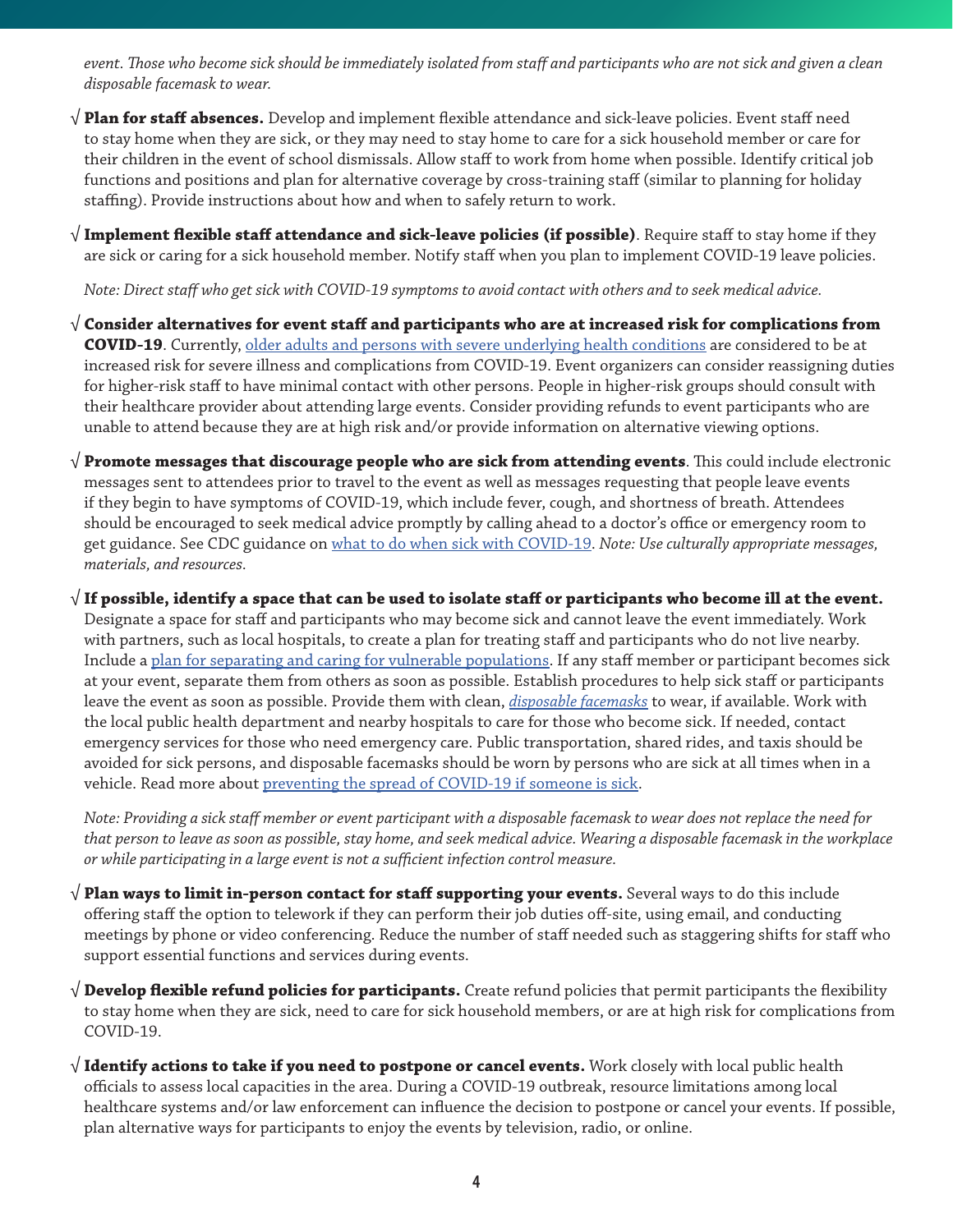#### *Communicate about COVID-19*

√ **Stay informed about the local COVID-19 situation.** Get [up-to-date information](https://www.cdc.gov/coronavirus/2019-ncov/index.html) about local COVID-19 activity from public health officials. Be aware of temporary school dismissals in your area because these may affect event staff.

*Note: Early in the outbreak, local public health officials may recommend schools [dismiss temporarily](https://www.cdc.gov/coronavirus/2019-ncov/specific-groups/guidance-for-schools.html).* 

- √ **Update and distribute timely and accurate emergency communication information.** Identify everyone in your chain of communication (for example, event staff, participants, suppliers, vendors, and key community partners and stakeholders) and establish systems for sharing information with them. Maintain up-to-date contact information for everyone in the chain of communication. Identify platforms, such as a hotline, automated text messaging, and a website to help disseminate information. Update key community partners and stakeholders regularly. Share information about how you and the emergency operations coordinator or planning team for the venues are responding to the outbreak.
- √ **Identify and address potential language, cultural, and disability barriers associated with communicating COVID-19 information to event staff and participants.** Information you share should be easily understood by everyone attending the events. Learn more about reaching people of diverse languages and cultures by visiting: [Know Your Audience](http://www.cdc.gov/healthcommunication/Audience/index.html). You also can learn more about communicating to staff in a crisis at: Crisis Communications  $Plan<sup>1</sup>$  $Plan<sup>1</sup>$ .

### <span id="page-4-0"></span>**Follow-up After a COVID-19 Outbreak has Ended**

Remember, a COVID-19 outbreak could last for a long time. When public health officials determine that the outbreak has ended in your local community, work with them to identify criteria for scaling back COVID-19 prevention actions at your events. Base the criteria on slowing of the outbreak in your local area. If your events were cancelled, work with your venues to reschedule your events.

#### *Evaluate the effectiveness of your emergency operations and communication plans*

- √ **Meet with the emergency operations coordinator or planning team for your venues to discuss and note lessons learned.** Gather feedback from event staff, participants (if possible), community partners, and stakeholders to improve plans. Identify any gaps in the plans and any needs you may have for additional resources.
- √ **Maintain and expand your planning team.** Look for ways to expand community partnerships. Identify agencies or partners needed to help you prepare for infectious disease outbreaks in the future and try to add them to your planning team.
- √ **Participate in community-wide emergency preparedness activities**.

## <span id="page-4-1"></span>**COVID-19 Readiness Resources**

- Visit [www.cdc.gov/COVID19](http://www.cdc.gov/COVID19) for the latest information and resources about COVID-19
- COVID 2019 Situation Summary<https://www.cdc.gov/coronavirus/2019-nCoV/summary.html>
- Prevention and Treatment<https://www.cdc.gov/coronavirus/2019-ncov/about/prevention-treatment.html>
- What to Do If You Are Sick <https://www.cdc.gov/coronavirus/2019-ncov/about/steps-when-sick.html>
- Pregnant Women and COVID-19 FAQs [https://www.cdc.gov/coronavirus/2019-ncov/specific-groups/pregnancy](https://www.cdc.gov/coronavirus/2019-ncov/specific-groups/pregnancy-faq.html)[faq.html](https://www.cdc.gov/coronavirus/2019-ncov/specific-groups/pregnancy-faq.html)
- FAQs: Coronavirus Disease-2019 (COVID-19) and Children [https://www.cdc.gov/coronavirus/2019-ncov/specific-](https://www.cdc.gov/coronavirus/2019-ncov/specific-groups/children-faq.html)